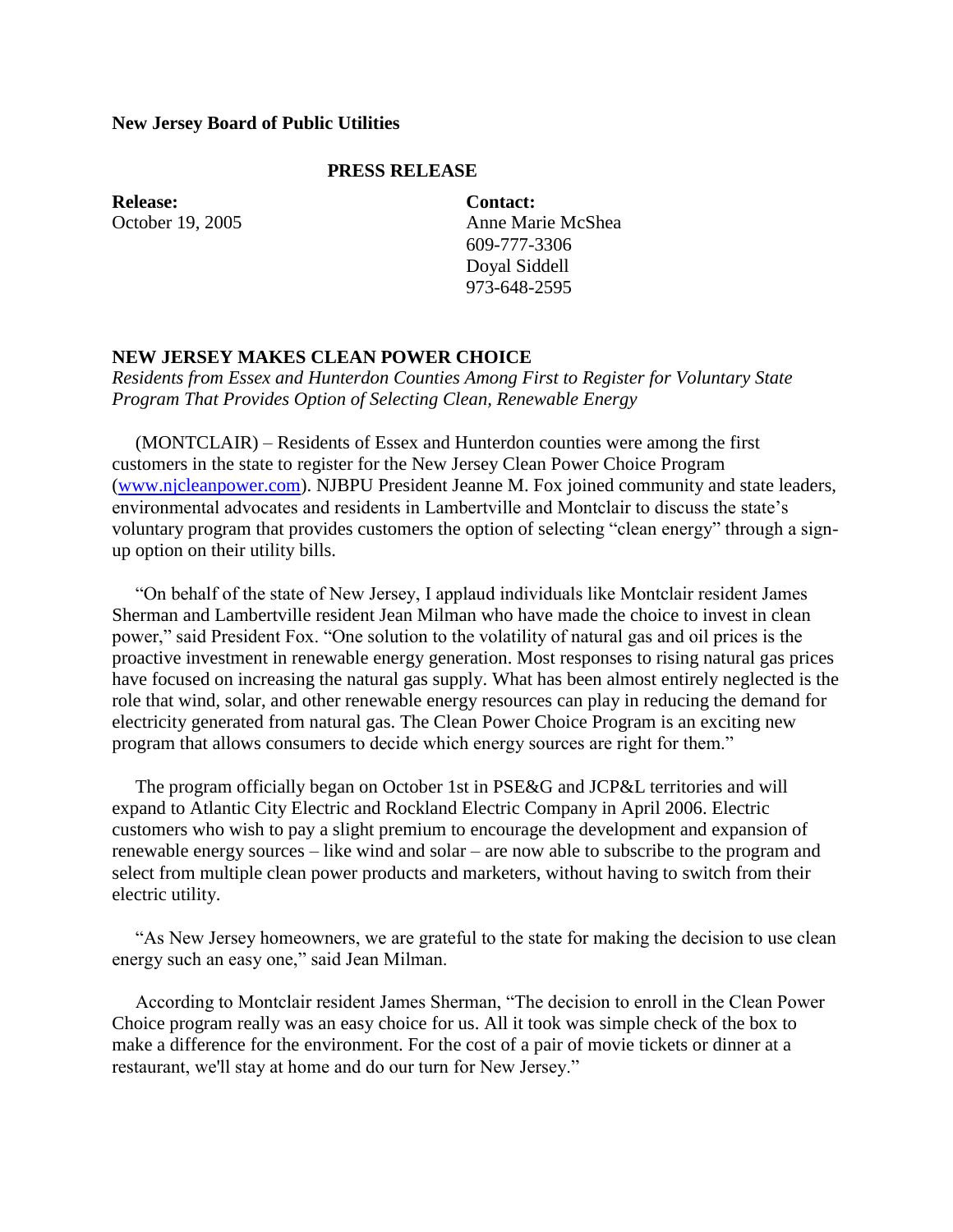The New Jersey Clean Power Choice Program is the first statewide program of its kind where multiple utilities and clean power marketers will participate in a joint effort with the state to give consumers access to the regional market for renewable energy. Participating electric distribution companies include: PSE&G; JCP&L; Atlantic City Electric and Orange & Rockland while clean power suppliers include: Green Mountain Energy; Community Energy; Sterling Planet; and Jersey-Atlantic Wind, LLC.

 "The residents of Lambertville always have demonstrated a strong commitment to the environment," said Mayor DelVecchio. "We are proud of our community's decision to enroll in the Clean Power Choice Program and hope that they will set an example for other residential energy customers in New Jersey." For as little as \$7.00 a month, depending on the product chosen and the amount of electricity a homeowner uses, New Jersey residents can ensure that their electricity needs are served by clean, renewable sources of energy. Each choice offers a slightly different mix of renewable energy resources such as solar, wind, low-impact hydro or landfill gas.

 "Customers who sign-up for the Clean Power Choice Program will still receive the same reliable service from their current local utility," said President Fox. "Nothing needs to be installed and customers will continue to receive one bill from their utility. The only thing that will change is that more renewable energy sources will be used to meet New Jersey's needs."

There are two ways to sign-up for the Clean Power Choice Program:

- A special enrollment form in your October electric utility bill. Make your choice from the selection of four Clean Power Suppliers, fill out all required information and fold, seal, and drop in the mail. Postage is prepaid.
- Visit [www.njcleanpower.com](http://www.njcleanpower.com/) for a list of CleanPower Marketers and available products and sign-up by visiting their websites or contacting them directly.

 "The positive quality of life issues related to this program are indisputable," said Dena Mottola, Executive Director of NJPIRG. "We applaud the Board of Public Utilities on the Clean Power Choice Program and believe that this initiative will have a long-term impact on New Jersey's environment." The NJBPU's Office of Clean Energy oversees and administers the program to ensure that relevant New Jersey consumer protection rules and procedures are followed.

 The Clean Power Choice Program is another example of how New Jersey is a national leader in adopting forward-looking clean energy policies and programs. Through New Jersey's Clean Energy Program – a statewide program designed to help customers save energy, money and help protect the environment by installing clean, efficient energy resources – more than 750 homeowners, businesses, schools and municipalities have installed renewable energy technologies, including solar electricity systems.